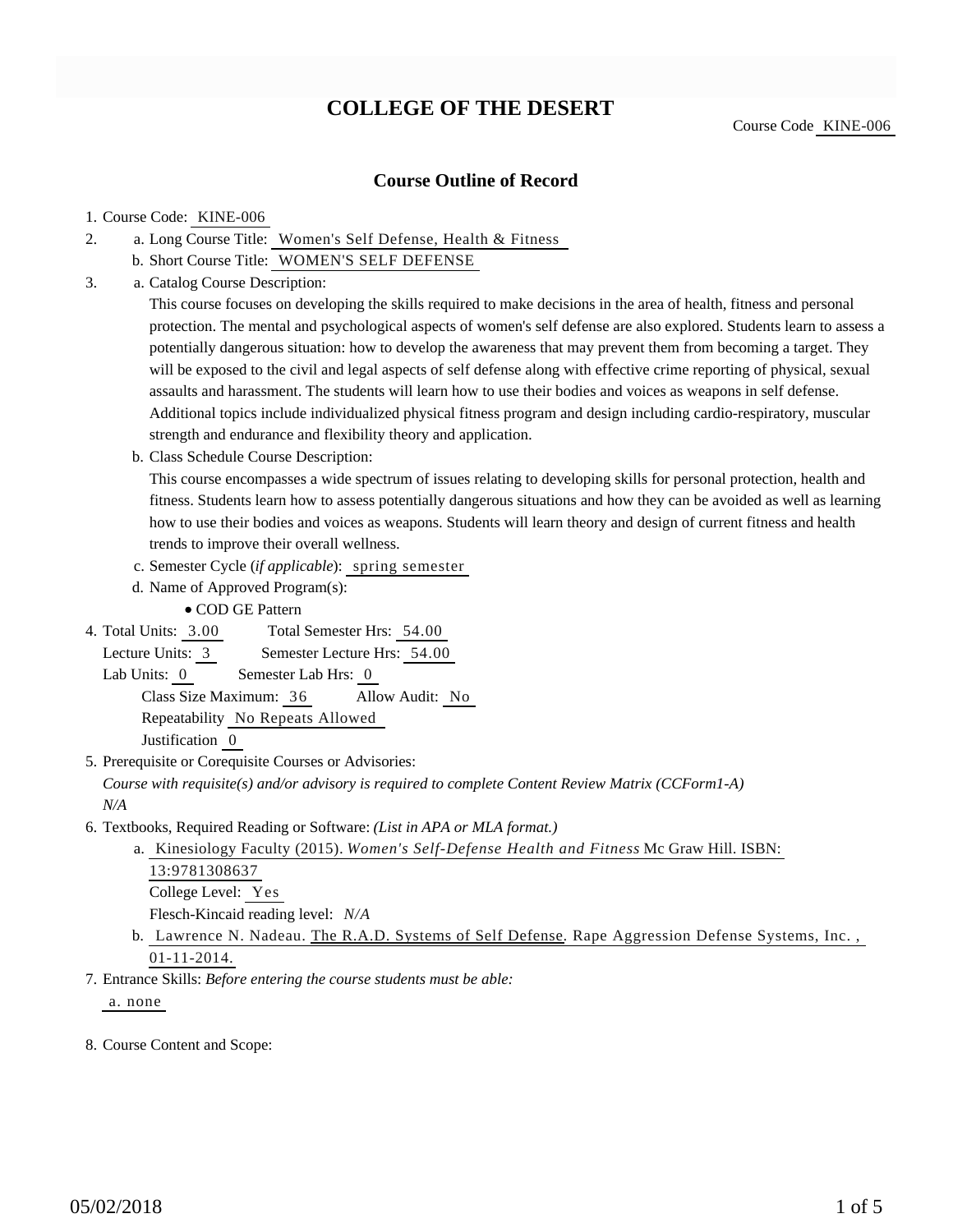## KINE 006-Women's Self Defense, Health & Fitness

Lecture:

- 1. Personal protection skills- What is self defense?, Surviving is winning, Improving women's confidence
- 2. Don't be a victim: how you carry yourself, body language, voice, eyes and posture.
- 3. Identifying and assessing a potential attacker- reading their body language that can lead to danger, eyes, hands, verbal interaction, and how they dress
- 4. Pre assault assessment- learning proper observation, scanning, alternative routes, mapping exit strategies
- Psychological aspects of self defense- identifying your gut feeling, self worth, fear management, 5. Fight or Flight, Ego management, Are you worth fighting for? Evaluating how you would respond to an assailant.
- Anatomical targets for self defense- the forehead, side, back and top of head, hair, eyes, nose, 6. ears, mouth, jaw, neck and throat, side and back of neck, spleen and liver, abdomen, lower back, groin, and knees.
- 7. Elements of power and reaction- alignment and technique, torque, target selection and speed.
- 8. The learning process of skill mastery of self defense- physical rehearsal, mental rehearsal, physical impression, mental impression
- 9. The four risks of personal safety, risk awareness, risk reduction, risk recognition, risk avoidance
- 10. Victimization triangle
- 11. Nearby community referral agencies
- Empowering women through self defense, education, dependency on self, making their own 12. decisions, and self realization of powerTheory of upper body blocks, punches, and strikes
- 13. Theory of lower body kicks, foot stomps and knee strikes.
- 14. Historical case studies of sexual assault and physical abuse
- 15. How to secure your home? the exterior of the home to discourage an assailant, how to create a "safe room", what to do in case someone breaks into your room, establishing emergency procedures at home.
- 16. Risk reduction strategies for home security- dead bolts, sliding glass doors, landscaping, windows, exterior lights, phone lines, a safe room, home alarms, and dogs.
- 17. Risk reduction strategies for apartments- parking structures, exterior lighting, neighbors, stairwells and elevators
- 18. Risk reduction strategies for college campuses and other parking lots- how to get hold of security, safe parking, how to properly enter your car.
- 19. Substance abuse- controlling alcohol and drug use to not make you a victim, identify others that can be assailants promoted by substance abuse.
- 20. Definition and importance of physical fitness components, cardio-respiratory endurance and choice of exercise and program design, muscular strength and endurance physiology and program design, flexibility theory, physiology and exercise design, body composition analysis and goal setting.
- 21. Creative exercise programming for muscular strength and endurance
- 22. Creative exercie programming and benefits of cardio-respiratory exercises
- 23. Benefits of flexibility training to enhance fitness, posture and psychological well being
- 24. Benefits of core training
- 25. Nutritional analysis and weight management theory.
- 26. Sexually transmitted diseases, definition of parasitic, bacterial and viral STDs prevention and diagnosis.
- 27. Psychological health
- 28. The role of counseling in being a survivor
- 29. The role of the SART team for rape and sexual assault survivors
- 30. Domestic violence

Lab: *(if the "Lab Hours" is greater than zero this is required)*

#### 9. Course Student Learning Outcomes:

1.

Identify and use your body's basic self defense weapons and how dangerous and harmful situations can be avoided.

### 2.

Demonstrate knowledge of tactical strategies, techniques and viable options for the following, wrist grabs, front and rear bear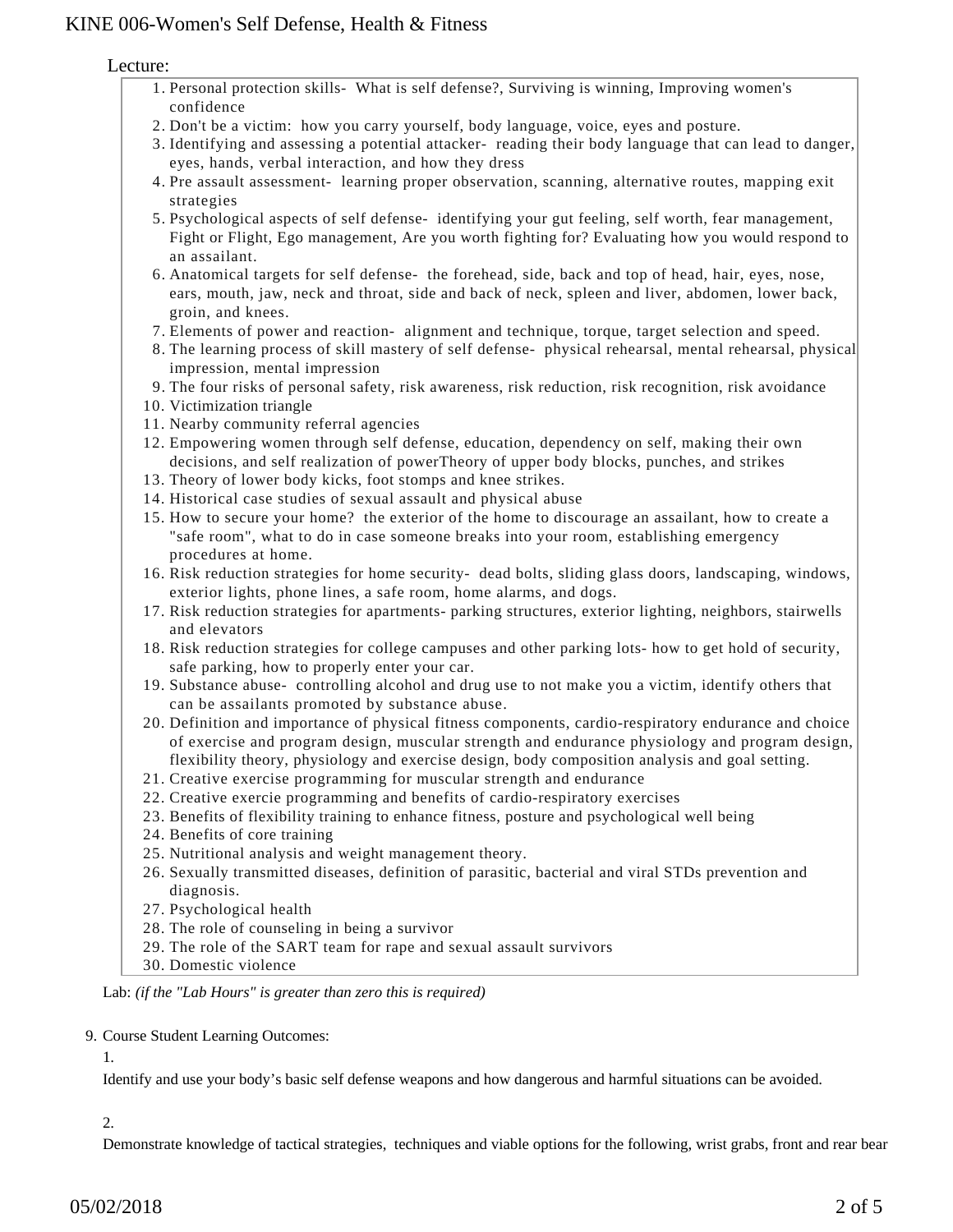## KINE 006-Women's Self Defense, Health & Fitness

hugs, strangulations and ground defense.

3.

Build a personal training regime utilizing the FITT principles for the components of fitness such as cardiorespiratory and muscular endurance, strength and flexibility.

- 10. Course Objectives: Upon completion of this course, students will be able to:
	- a. Identify potentially harmful and dangerous situations.
	- b. Demonstrate how to use their bodies, voices and environment as weapons.
	- c. Identify proper technique and theory of upper body, palm strikes, finger jabs, punches, 360 degree block defensives and other upper body self defense skills.
	- d. Identify proper technique and theory of lower body, kicks, blocks, foot stomps and other lower body self defense skills.
	- e. Design effective cardio-respiratory workouts.
	- f. Select appropriate martial arts based flexibility exercises.
	- g. Demonstrate personal empowerment by practicing and learning basic self-defense principles.
	- h. Identify what to do in emergency situations and how to help others.
	- i. Describe the process one follows once an assault has taken place.
	- j. Recognize the signs of relationship and domestic violence.
	- k. Decrease your chances of becoming a victim of vehicular crimes.
	- l. Recognize how to avoid being a victim of cybercrimes.
	- m. Protect oneself against identity theft.
	- n. Checking crime demographics when choosing a place to live.
	- o. Verbally diffuse a potentially violent situation.
	- p. Identify and explain how the health-related components of physical fitness contribute to general health.
	- q. Identify personal health problems associated with sexually transmitted diseases.
	- r. List different ways of assessing body composition.
	- s. Identify healthy, personal weight management principles and strategies.
	- t. Relate principles of flexibility to improved joint health, good posture and balance as well as stress reduction and relaxation.
	- u. Analyze the FITT principle for personal fitness program design for cardiorespiratory and muscular endurance training.
- 11. Methods of Instruction: *(Integration: Elements should validate parallel course outline elements)* 
	- a. Activity
	- b. Collaborative/Team
	- c. Discussion
	- d. Experiential
	- e. Individualized Study
	- f. Journal
	- g. Laboratory
	- h. Lecture
	- i. Observation
	- j. Participation
	- k. Role Playing
	- l. Self-exploration
	- m. Technology-based instruction
- 12. Assignments: (List samples of specific activities/assignments students are expected to complete both in and outside of class.) In Class Hours: 54.00

Outside Class Hours: 108.00

a. In-class Assignments

1. Student presentations 2. Counter attack analysis 3. Tests 4. Essays 5. Reports 6. Personal relfection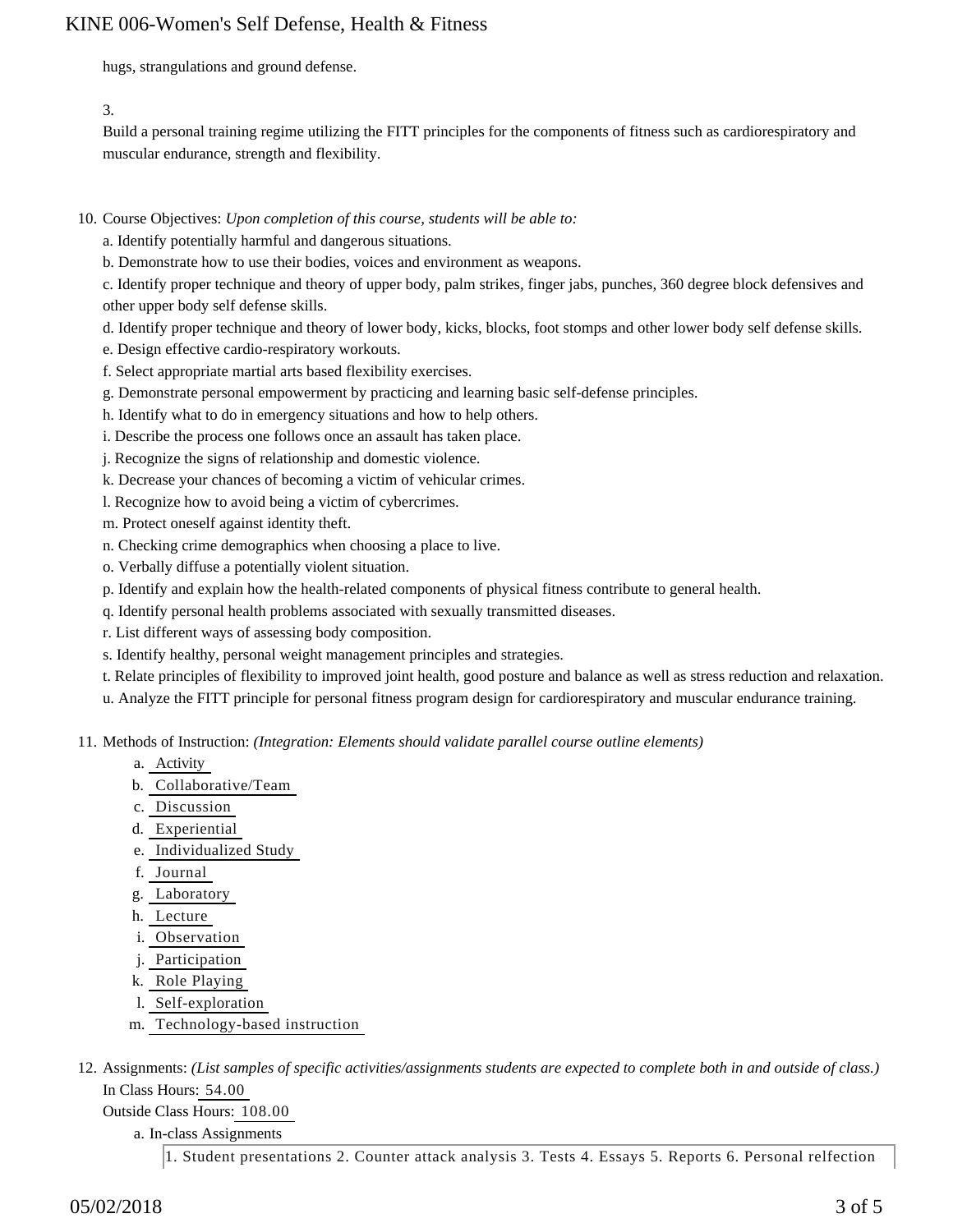## KINE 006-Women's Self Defense, Health & Fitness

7. Historical case studies 8. Creative fitness programming

### b. Out-of-class Assignments

1. Reading textbooks, and handouts 2. Study and report on current events 3. Personal reflective essays 4. Important case studies and analysis of self defense and legal ramifications 6. Research paper on various topics "recognizing domestic abuse, protecting your children and your home, risk reduction strategies, how to build self esteem, psychological analysis of sexual assault victims 7. Studying women leaders and role models 8. Proper Identification and biomechanical analysis of self defense techniques. 9. Mental rehearsal 10. Outside reading and book reports 11. Personal Fitness Design and Application including cardio-respiratory, muscular endurance, strength and flexibility theories. 12. Nutritional analysis 13. End of chapter discussion questions 14. Flip Assignments presenting research and current events

13. Methods of Evaluating Student Progress: The student will demonstrate proficiency by:

- College level or pre-collegiate essays
- Written homework
- Portfolios
- Reading reports
- Self-paced testing
- Field/physical activity observations
- Presentations/student demonstration observations
- Group activity participation/observation
- Self/peer assessment and portfolio evaluation
- True/false/multiple choice examinations
- Mid-term and final evaluations
- Student participation/contribution
- Student preparation
- Oral and practical examination
- Behavior assessment
- 14. Methods of Evaluating: Additional Assessment Information:

### skill assessment fitness evaluations

- 15. Need/Purpose/Rationale -- All courses must meet one or more CCC missions.
	- CSU GE Area E: Lifelong Understanding and Self-Development
		- E Lifelong Understanding and Self-Development

PO-GE C5 – Personal Growth and Development

Value learning as a lifelong endeavor designed to enrich one's life.

Exhibit habits of intellectual exploration, personal responsibility, and well being.

Interact with individuals and within groups with integrity and awareness of others' opinions, feelings, and

values.

Participate in teams to make decisions and seek consensus.

Recognize and value the human body as an integrated organism with systemic functions such as movement,

nutrition, growth, reproduction, and aging.

Make informed decisions with self-awareness in practical matters including college and career choices.

16. Comparable Transfer Course

| <b>University System</b> | $\mathcal{L}$ ampus | <b>Course Number</b> | <b>Course Title</b> | <b>Catalog Year</b> |
|--------------------------|---------------------|----------------------|---------------------|---------------------|
|                          |                     |                      |                     |                     |